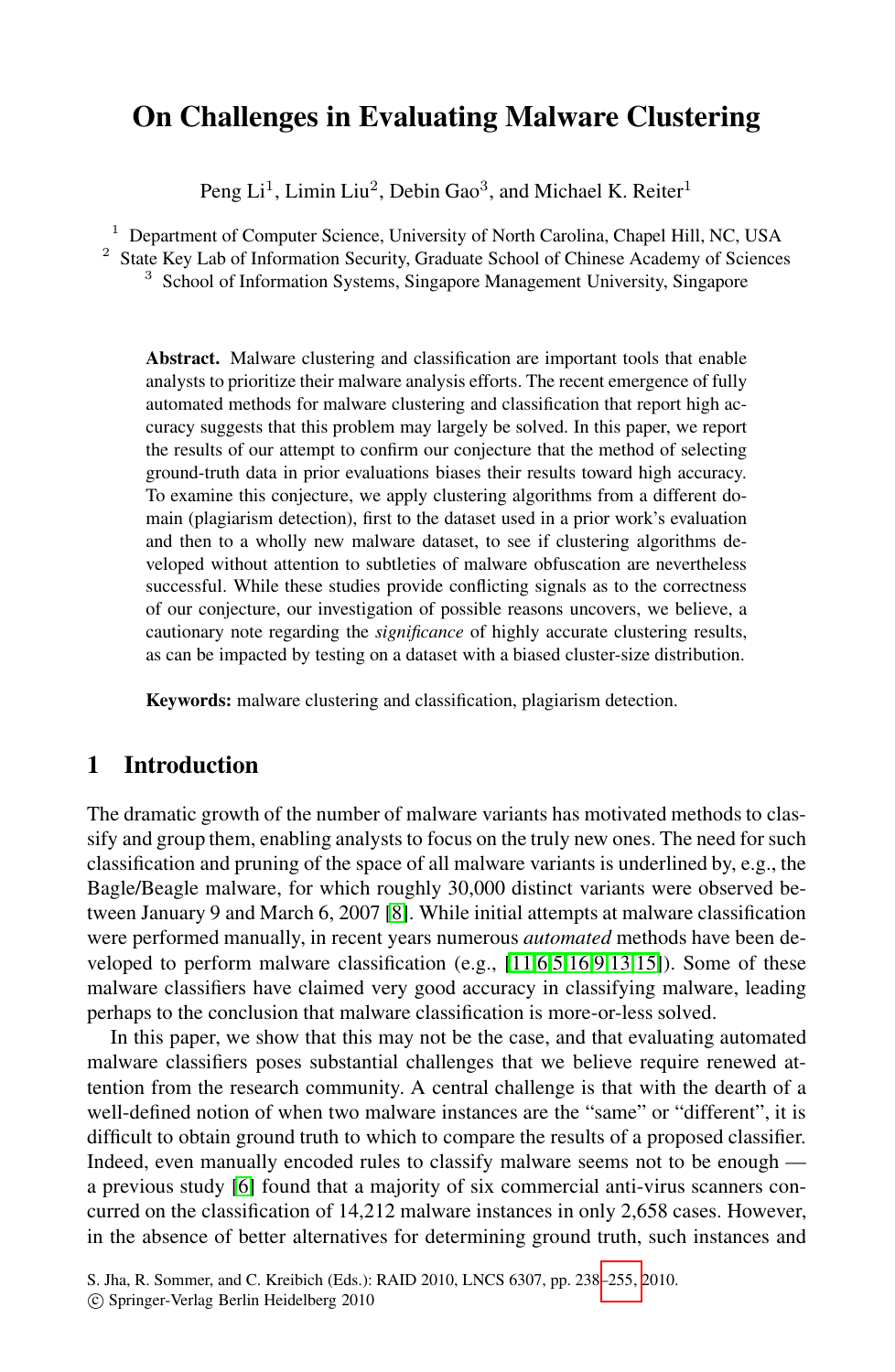their corresponding classifications are increasingly used to evaluate automated methods of malware clustering. For example, a state-of-the-art malware clustering algorithm due to Bayer et al. [6] achieved excellent results using these 2,658 malware instances as ground truth; i.e., the tool obtained results that largely agreed with the clustering of these 2,658 malware instances by the six anti-virus tools.

The starting point of the present paper is the possibility, we conjectured, that one factor contributing to these strong results might be that these 2,658 instances are simply easy to classify, by any of a variety of techniques. We report on our efforts to examine this possibility, first by repeating the clustering of these instances using algorithms from an ostensibly different domain, namely plagiarism detectors that employ dynamic analysis. Intuitively, since plagiarism detectors are developed without attention to the specifics of malware obfuscation, highly accurate clustering results by these tools might suggest that this method of selecting ground-truth data biases the data toward easy-toclassify instances. We describe the results of this analysis, which indicate that plagiarism detectors have nearly the same success in clustering these malware instances, thus providing tentative support for this conjecture.

To more thoroughly examine this possibility, we then attempted to repeat the evaluation methodology of Bayer et al. on a new set of malware instances. By drawing from a database of malware instances, we assembled a set for which four anti-virus tools consistently labeled each member. We detail this study and report on its results that, much to our surprise, find that neither the Bayer et al. technique nor the plagiarism detectors we employed were particularly accurate in clustering these instances. Due to certain caveats of this evaluation that we will discuss, this evaluation is materially different from that for the previous dataset, causing us to be somewhat tentative in the conclusions we draw from it. Nevertheless, these results temper the confidence with which we caution that the selection of ground-truth data based on the concurrence of multiple anti-virus tools biases the data toward easy-to-classify instances.

But this leaves the intriguing question: Why the different results on the two datasets? We complete our paper with an analysis of a factor that, we believe, contributes to (though does not entirely explain) this discrepancy, and that we believe offers a cautionary note for the evaluati[on o](#page-17-1)f malware clustering results. This factor is the makeup of the ground-truth [d](#page-16-0)ataset, in terms of the distribution of the sizes of the malware families it contains. We observe that the original dataset, on which the algorithms we consider perform well, is dominated by two large families, but the second dataset is more evenly distributed among many famili[es](#page-16-0). We show that this factor alone biases the measures used in comparing the malware clustering output to the dataset families, specifically precision and recall, in that it increases the likelihood of good precision and recall numbers occurring by chance. As such, the biased cluster-size distribution in the original dataset erodes the *significance* (c.f., [22, Section 8.5.8]) of the high precision and recall reported by Bayer et al. [6]. This observation, we believe, identifies an important factor for which to control when measuring the effectiveness of a malware clustering technique.

While we focus on a single malware classifier for our analysis [6], we do so because very good accuracy has been reported for this algorithm and because the authors of that technique were very helpful in enabling us to compare with their technique. We hasten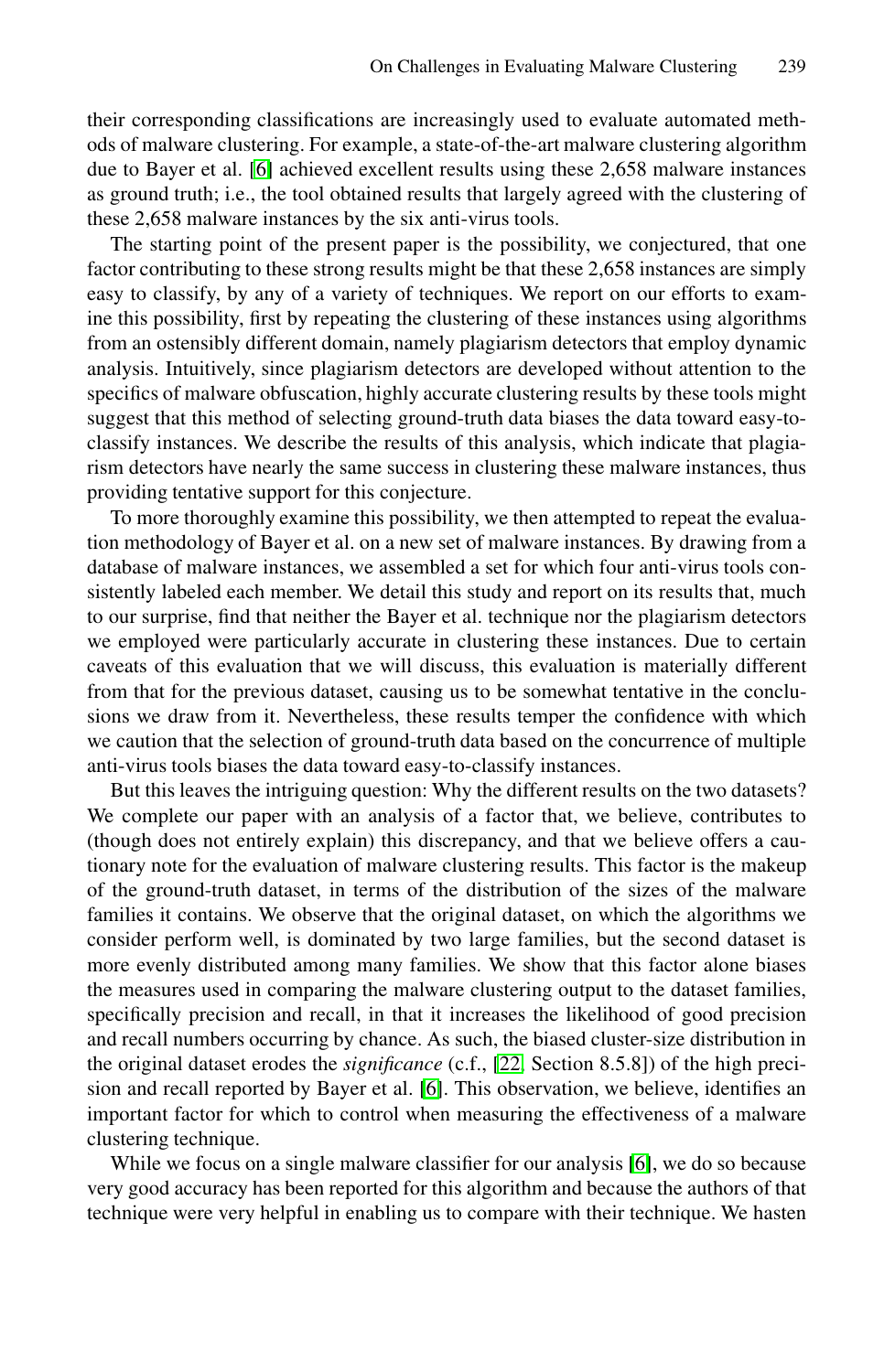to emphasize, moreover, that our comparisons to plagiarism detectors are not intended to suggest that plagiarism detectors are the equal of this technique. For one, we believe the technique of Bayer et al. is far more scalable than any of the plagiarism detectors that we consider here, an important consideration when clustering potentially tens of thousands of malware instances. In addition, the similar accuracy of the technique of Bayer et al. to the plagiarism detectors does not rule out the possibility that the plagiarism detectors are more easily evaded (in the sense of diminishing clustering accuracy); rather, it simply indicates that malware today does not seem to do so. We stress that the issues we identify are not a criticism of the Bayer et al. technique, but rather are issues worth considering for any evaluation of malware clustering and classification.

<span id="page-2-0"></span>To summarize, the contributions of this paper are as follows. First, we explore the possibility that existing approaches to obtaining ground-truth data for malware clustering evaluation biases results by isolating those instances that are simple to cluster or classify. In the end, we believe our study is inconclusive on this topic, but that reporting our experiences will nevertheless raise awareness of this possibility and will underline the importance of finding methods to validate the ground-truth data employed in this domain. Second, we highlight the importance of the *significance* of positive clustering results when reporting them. This has implications for the datasets used to evaluate malware clustering algorithms, in that it requires that datasets exhibiting a biased cluster-size distribution not be used as the sole vehicle for evaluating a technique.

# **2 Classification and Clustering of Malware**

To hinder static analysis of binaries, the majority [of](#page-16-1) [cur](#page-16-2)[ren](#page-17-2)[t](#page-17-3) [ma](#page-17-3)lware makes use of obfuscation techniques, notably binary packers. As such, dynamic analysis of such malware is o[ften](#page-17-4) far mor[e e](#page-16-3)ffective tha[n st](#page-17-5)atic analy[sis](#page-16-4). Monitoring the behavior of the binary during its execution enables collecting a profile of the operations that the binary performs and offers potentially greater insight into the code itself if obfuscation is removed (e.g., the binary is unpacked) in the course of running it. While this technique has its limitations — e.g., it may be difficult to induce certain behaviors of the malware, some of which may require certain environmental conditions to occur [10,14,19,20] it nevertheless is more e[ffec](#page-16-5)[ti](#page-16-6)[ve t](#page-16-7)[han](#page-16-8) purely static approaches. For this reason, dynamic analysis of malware has received much attention in the research community. Analysis systems such as CWSandbox [25], Anubis [7], BitBlaze [18], Norman [2] and Threat-Expert [1] execute malware samples within an instrumented environment and monitor their behaviors for analysis and development of defense mechanisms.

A common application for dynamic analysis of malware is to group malware instances, so as to more easily identify the emergence of new strains of malware, for example. Such grouping is often performed using machine learning, either by *clustering* (e.g., [6,17,15]) or by *classification* (e.g., [13,5,16,11]), which are unsupervised and supervised techniques, respectively.

Of primary interest in this paper are the methodologies that these works employ to evaluate the results of learning, and specifically the measures of quality for the clustering or classification results. Let  $M$  denote a collection of  $m$  malware instances to be clustered, or the "test data" in the case of classification. Let  $C = \{C_i\}_{1 \leq i \leq c}$  and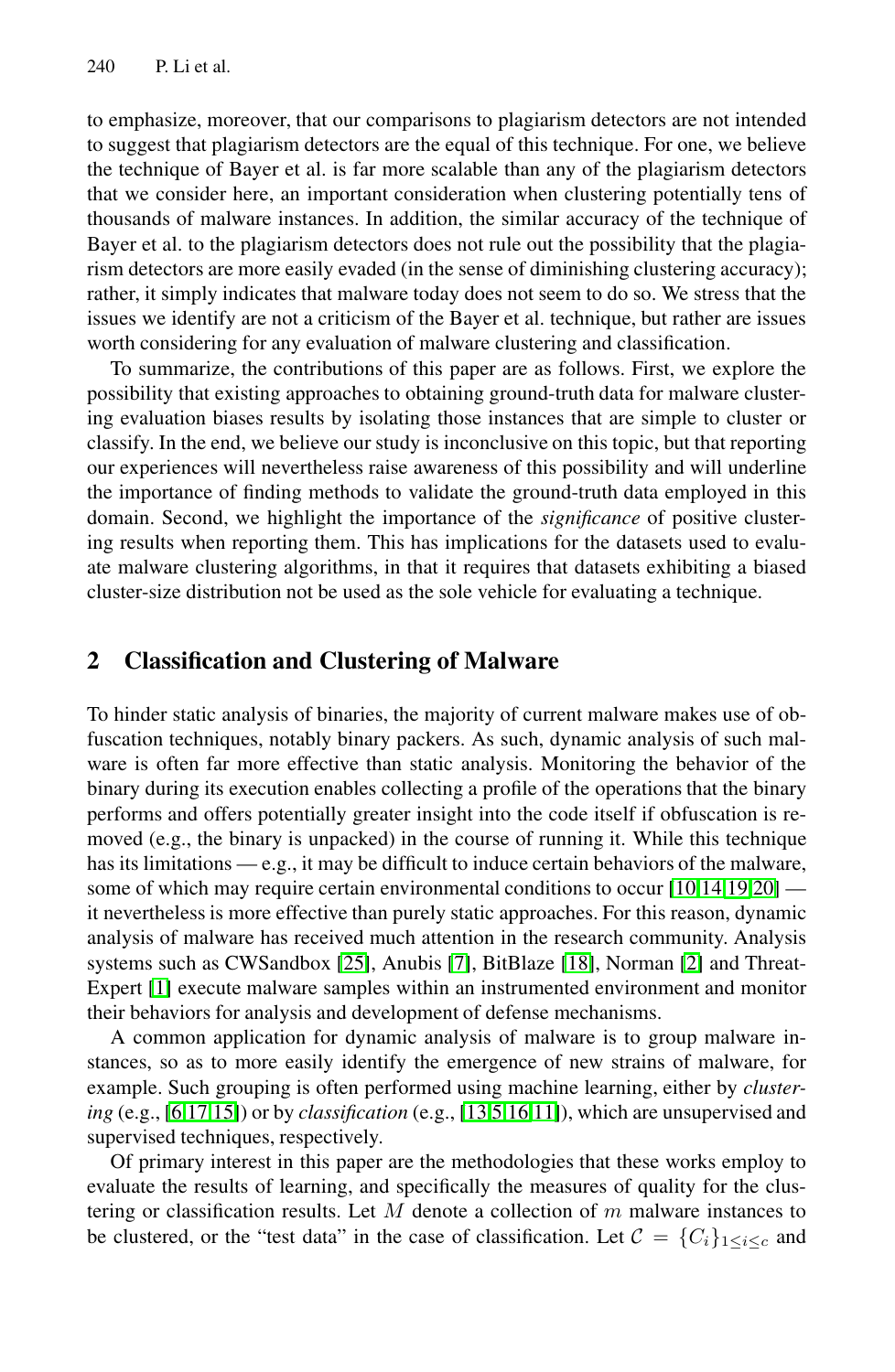$\mathcal{D} = \{D_i\}_{1 \leq i \leq d}$  be two partitions of M, and let  $f : \{1 \dots c\} \rightarrow \{1 \dots d\}$  and  $g: \{1...d\} \rightarrow \{1...c\}$  be functions. Many prior techniques evaluated their results using two measures:

$$
\text{prec}(\mathcal{C}, \mathcal{D}) = \frac{1}{m} \sum_{i=1}^{c} |C_i \cap D_{f(i)}|
$$
  

$$
\text{recall}(\mathcal{C}, \mathcal{D}) = \frac{1}{m} \sum_{i=1}^{d} |C_{g(i)} \cap D_i|
$$

where C is the set of clusters resulting from the technique being evaluated and D is the clustering that represents the "right answer".

More specifically, in the case of classification,  $C<sub>i</sub>$  is all test instances classified as class i, and  $D_i$  is all test instances that are "actually" of class i. As such, in the case of classification,  $c = d$  and f and g are the identity functions. As a result prec $(C, D)$ recall $(C, D)$ , and this measure is often simply referred to as *accuracy*. This is the measure used by Rieck et al. [16] to evaluate their malware classifier, and Lee et al. [13] similarly uses *error rate*, or one minus the accuracy.

In th[e](#page-17-6) [cl](#page-17-6)ustering case, there is no explicit label to define the cluster in  $D$  that corresponds to a specific cluster in  $C$ , and so one approach is [to d](#page-17-6)efine

$$
f(i) = \arg\max_{i'} |C_i \cap D_{i'}|
$$
  

$$
g(i) = \arg\max_{i'} |C_{i'} \cap D_i|
$$

In this case,  $f$  and  $q$  will not generally be the identity function (or even bijections), and so precision and recall are different. This approach is used by Rieck et al. [17] and Bayer et al. [6] in evaluating their clustering techniques. In this case, when it is desirable to reduce these two measures into one, a common approach (e.g., [17]) is to use the F-measure:

$$
\mathsf{F-measure}(\mathcal{C}, \mathcal{D}) = \frac{2 \cdot \text{prec}(\mathcal{C}, \mathcal{D}) \cdot \text{recall}(\mathcal{C}, \mathcal{D})}{\text{prec}(\mathcal{C}, \mathcal{D}) + \text{recall}(\mathcal{C}, \mathcal{D})}
$$

This background is suffici[en](#page-16-6)t to highlight the issues on which we focus in the paper:

*Production of D:* A central question in the measurement of precision and recall is how the reference clustering  $D$  is determined. A common practice is to use an existing antivirus tool to label the malware instances  $M$  (e.g., [16,13,11]), the presumption being that anti-vir[us](#page-4-0) tools embody hand-coded rules to label malware instances and so are a good source of "manually verified" ground truth. Unfortunately, existing evidence suggests otherwise, in that it has been shown that anti-virus engines often disagree on their labeling (and clustering) of malware instances [5]. To compensate for this, another practice has been to restrict attention to malware instances  $M$  on which multiple anti-virus tools agree (e.g., [6]). Aside from substantially reducing the number of instances, we conjecture that this practice might contribute to more favorable evaluations of malware classifiers, essentially by limiting evaluations to easy-to-cluster instances. To demonstrate this possibility, in Section 3 we consider malware instances selected in this way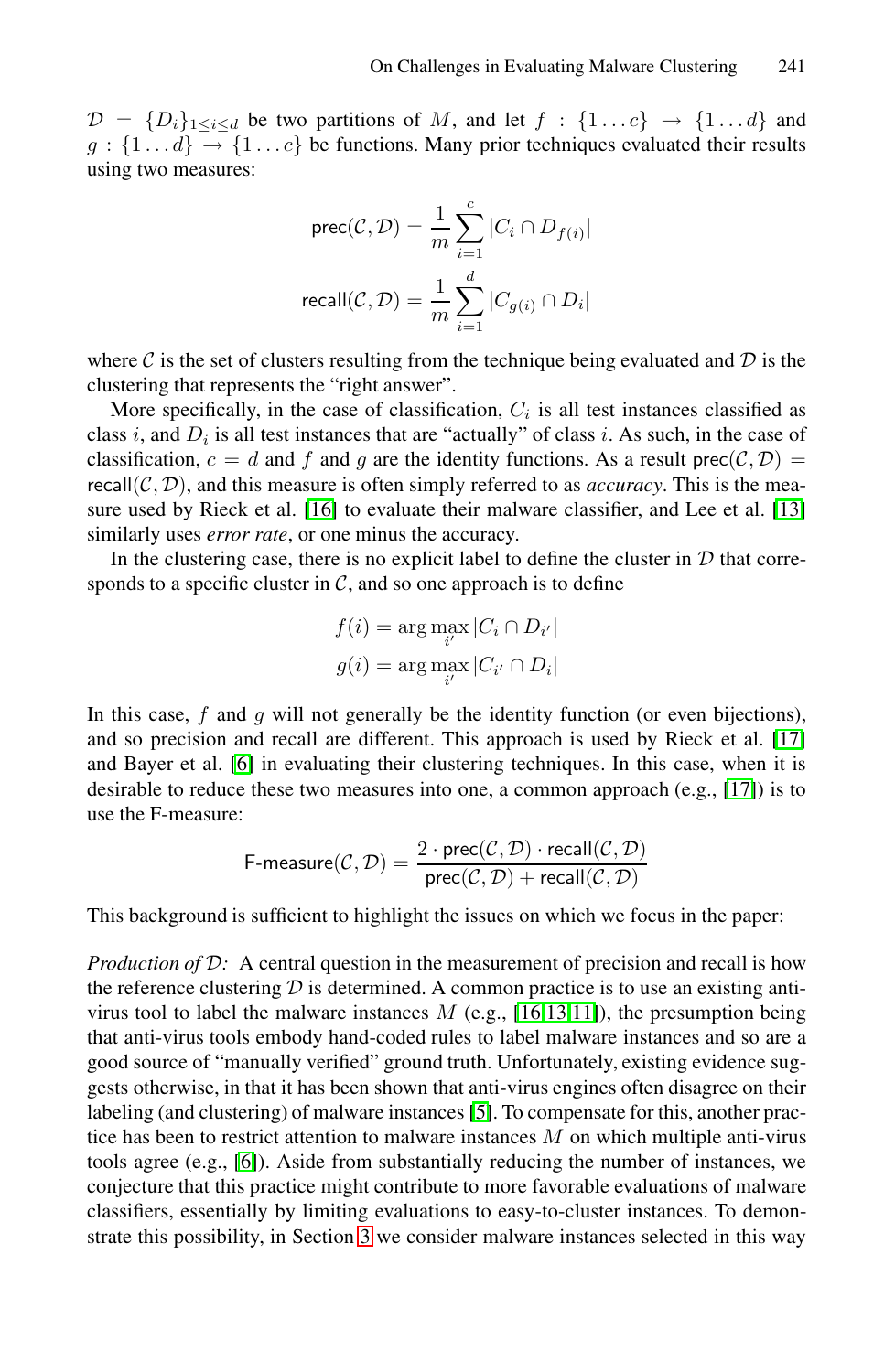and show that they can be classified by plagiarism detectors (designed without attention to the subtleties of malware obfuscation) [wit](#page-17-1)h precision and recall comparable to that offered by a state-of-the-art malware clustering tool.

*Distribution of cluster sizes in* C *and* D: In order to maximize both precision and recall (and hence the F-measure), it is necessary for  $\mathcal C$  and  $\mathcal D$  to exhibit similar clustersize distributions; i.e., if one of them is highly biased (i.e., has few, large clusters) and the other is more evenly distributed, then one of precision or recall will suffer. Even when they exhibit similar cluster-size distributions, however, the degree to which that distribution is biased has an effect on the *significance* (e.g., [22, Section 8.5.8]) that one can ascribe to high values of these measures. Informally, the significance of a given precision or recall is related to the probability that this value could have occurred by random chance; the higher the probability, the less the significance. We will explore the effect of cluster-size distribution on significance, and specifically the impact of clustersize distribution on the sensitivity of the F-measure to perturbations in the distance matrix from which the clustering  $C$  is derived. We will see that all other factors held constant, good precision and recall when the reference clusters in  $D$  are of similar size is more significant than if the cluster sizes are biased. That is, small perturbations in the distance matrix yielding  $C$  tends to decay precision and recall more than if  $D$  and  $C$  are highly biased.

<span id="page-4-0"></span>We will demonstrate this phenomenon using the malware clustering results obtained from the state-of-the-art malware clustering tool due to Bayer et al., which obtains very different results on two malware datasets, one with a highly biased clustering and one [w](#page-2-0)ith a more even clustering. While this is not the only source of variation in the datasets, and so the different results cannot be attributed solely to differences in cluster size distributions, we believe that the cluster size distribution is a factor that must be taken into account when reporting malware clustering results.

# **3 A Potential H[az](#page-16-0)ard of Anti-virus Voting**

As discussed in Section 2, a common practice to produce the ground-truth reference clustering  $D$  for evaluating malware clustering algorithms is to use existing anti-virus tools to label the malware instances and to restrict attention to malware instances M on which multiple anti-virus tools agree. The starting point of our study is one such ground-truth dataset, here denoted BCHKK-data, that was used by Bayer et al. for evaluating their malware clustering technique [6]. Using this dataset, their algorithm, here denoted BCHKK-algo, yielded a very good precision and recall (of 0.984 and 0.930, respectively). BCHKK-data consists of 2, 658 malware instances, which is a subset of 14, 212 malware instances contributed between October 27, 2007 and January 31, 2008 by a number of security organizations and individuals, spanning a wide range of sources (such as web infections, honeypots, botnet monitoring, and other malware analysis services). Bayer et al. ran six different anti-virus programs on these 14, 212 instances, and a subset of 2, 658 instances on which results from the majority of these anti-virus programs agree were chosen to form BCHKK-data for evaluation of their clustering technique BCHKK-algo. Bayer et al. explained that such a subset was chosen because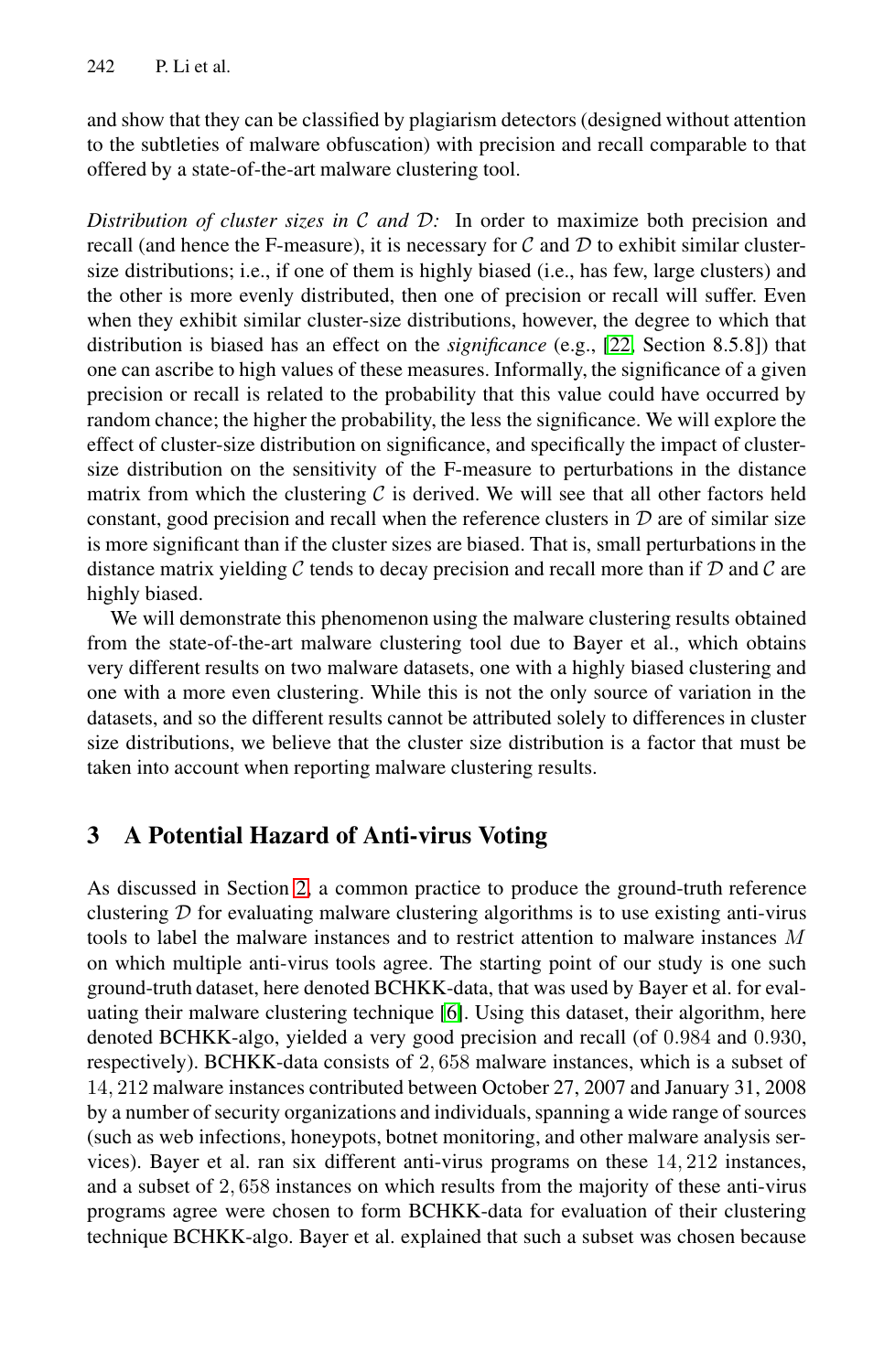they are the instances on which ground truth can be obtained (due to agreement by a majority of the anti-virus programs they used).

This seems to be a natural way to pick  $M$  for evaluation, as they are the only ones for which the ground-truth clustering  $(i.e.,  $D$ ) could be obtained with good confidence.$ However, this also raises the possibility that the instances on which multiple anti-virus tools agree are just the malware instances that are relatively easy to cluster, while the difficult-to-cluster instances are filtered out of  $M$ . If this were the case, then this could contribute to the high precision and recall observed for the BCHKK-data dataset, in particular.

Unfortunately, we are unaware of any accepted methodology for testing this possibility directly. So, we instead turn to another class of clustering tools derived without attention to malware clustering, in order to see if they are able to cluster the malware instances in BCHKK-data equally well. Specifically, we apply plagiarism detectors to [t](#page-17-7)he BCHK[K-da](#page-17-8)ta to see if they can obtain good precision and recall.

#### **3.1 Plagiarism Detectors**

Plagiarism detection is the process of detecting that portions within a work are not original to the author of that work. One of the most common uses of software plagiarism detection is to detect plagiarism in student submissions in programming classes (e.g., Moss [4], Plaque [24], and YAP [26]). Software plagiarism detection and malware clustering are related to one another in that they both attempt to detect some degree of similarity in software programs among a large number of instances. However, due to the uniqueness of malware samples com[par](#page-17-9)ed to software programs in general (e.g., in using privileged system resources) and due to the degree of obfuscation typically applied to malware instances, we did not expect plagiarism detectors to produce good results when clust[erin](#page-16-9)g malware samples.

Here we focus on three pla[giar](#page-17-10)ism detectors that monitor dynamic executions of a program. We do not include those applying static analysis techniques as they are obviously not suitable for analyzing (potentially packed) malware instances.

- **–** APISeq: This detector, proposed by Tamada et al. [21], computes the similarity of the sequences of API calls produced by two programs to determine if one is plagiarized from the other. Similarity is measured by using string matching tools such as diff and CCFinder [12].
- **–** SYS3Gram: In this detector, due to Wang et al. [23], short sequences (specifically, triples) of system calls are used as "birthmarks" of programs. Similarity is measured as the Jacaard similarity of the birthmarks of the programs being compared, i.e., as the ratio between the sizes of two sets: (i) the intersection of the birthmarks from the two programs, and (ii) the union of the birthmarks from the two programs.
- **–** API3Gram: We use the same idea as in SYS3Gram and apply it to API calls to obtain this plagiarism detector.

We emphasize that the features on which these algorithms detect plagiarism are distinct from those employed by BCHKK-algo. Generally, the features adopted in BCHKK-algo are the operating system objects accessed by a malware instance, the operations that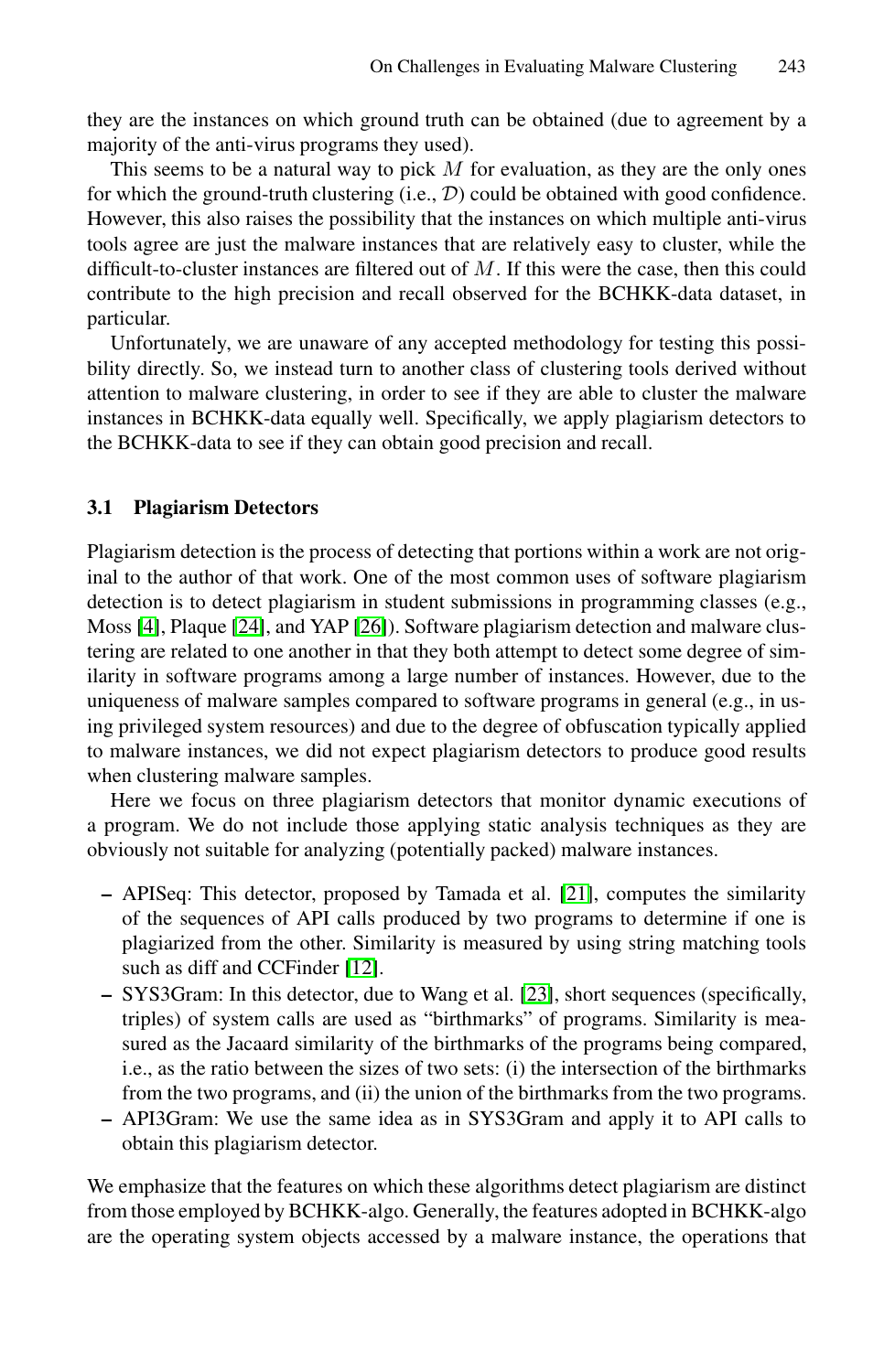were performed on the objects, and data flows between accesses to objects. In contrast, the features utilized by the plagiarism detectors we adopted here are system/API call sequences (without specified argument values).

# **3.2 [R](#page-6-0)esults**

We implemented these three plagiarism detectors by following the descriptions in the corresponding papers and then applied the detectors to BCHKK-data (instances used by Bayer et al. [6] on which multiple anti-virus tools agree). More specifically, each detection technique produced a [di](#page-16-0)stance matrix; we then used single-linkage hierarchical clustering, as is used by BCHKK-algo, to build a clustering  $C$ , stopping the hierarchical clustering at the [po](#page-16-0)int that maximizes the p-value of a chi-squared test between the distribution of sizes of the clusters in  $\mathcal C$  and the cluster-size distribution that BCHKK-algo induced on BCHKK-data.<sup>1</sup> We then evaluated the resulting clustering  $C$  by calculating the precision and recall [wit](#page-16-3)h respect to a reference clustering  $D$  that is one of

- **–** AV: clustering produced by multiple anti-virus tools, i.e., D in the evaluation clustering ("ground truth") in Bayer et al.'s paper [6];
- **–** BCHKK-algo: clustering produced by the technique of Bayer et al., i.e., C in the evaluation in Bayer et al.'s paper [6].

<span id="page-6-1"></span>To make a fair comparison, the three plagiarism detectors and BCHKK-algo obtain system information (e.g., API call, system call, and system object information) from the same dynamic traces produced by Anubis [7]. Results of the precision and recall are shown in Table 1.

|                   |                   |       |       | $prec(C, D)$  recall $(C, D)$  F-measure $(C, D)$ |  |
|-------------------|-------------------|-------|-------|---------------------------------------------------|--|
| <b>BCHKK-algo</b> |                   | 0.984 | 0.930 | 0.956                                             |  |
| APISeq            | AV                | 0.965 | 0.922 | 0.943                                             |  |
| API3Gram          |                   | 0.978 | 0.927 | 0.952                                             |  |
| SYS3Gram          |                   | 0.982 | 0.938 | 0.960                                             |  |
| APISeq            |                   | 0.988 | 0.939 | 0.963                                             |  |
| API3Gram          | <b>BCHKK-algo</b> | 0.989 | 0.941 | 0.964                                             |  |
| SYS3Gram          |                   | 0.988 | 0.938 | 0.963                                             |  |

**Table 1.** Applying plagiarism detectors and malware clustering on BCHKK-data

<span id="page-6-0"></span>One set of experiments, shown where  $D$  is set to the clustering results of BCHKKalgo in Table 1, compares these plagiarism detectors with BCHKK-algo directly. The high (especially) precisions and recalls show that the clusterings produced by these plagiarism detectors are very similar to that produced by BCHKK-algo. A second set of

<sup>1</sup> More specifically, this chi-squared test was performed between the cluster-size distribution of  $C$  and a parameterized distribution that best fit the cluster-size distribution that BCHKK-algo induced on BCHKK-data. The parameterized distribution was Weibull with shape parameter  $k = 0.4492$  and scale parameter  $\lambda = 5.1084$  (p-value = 0.8763).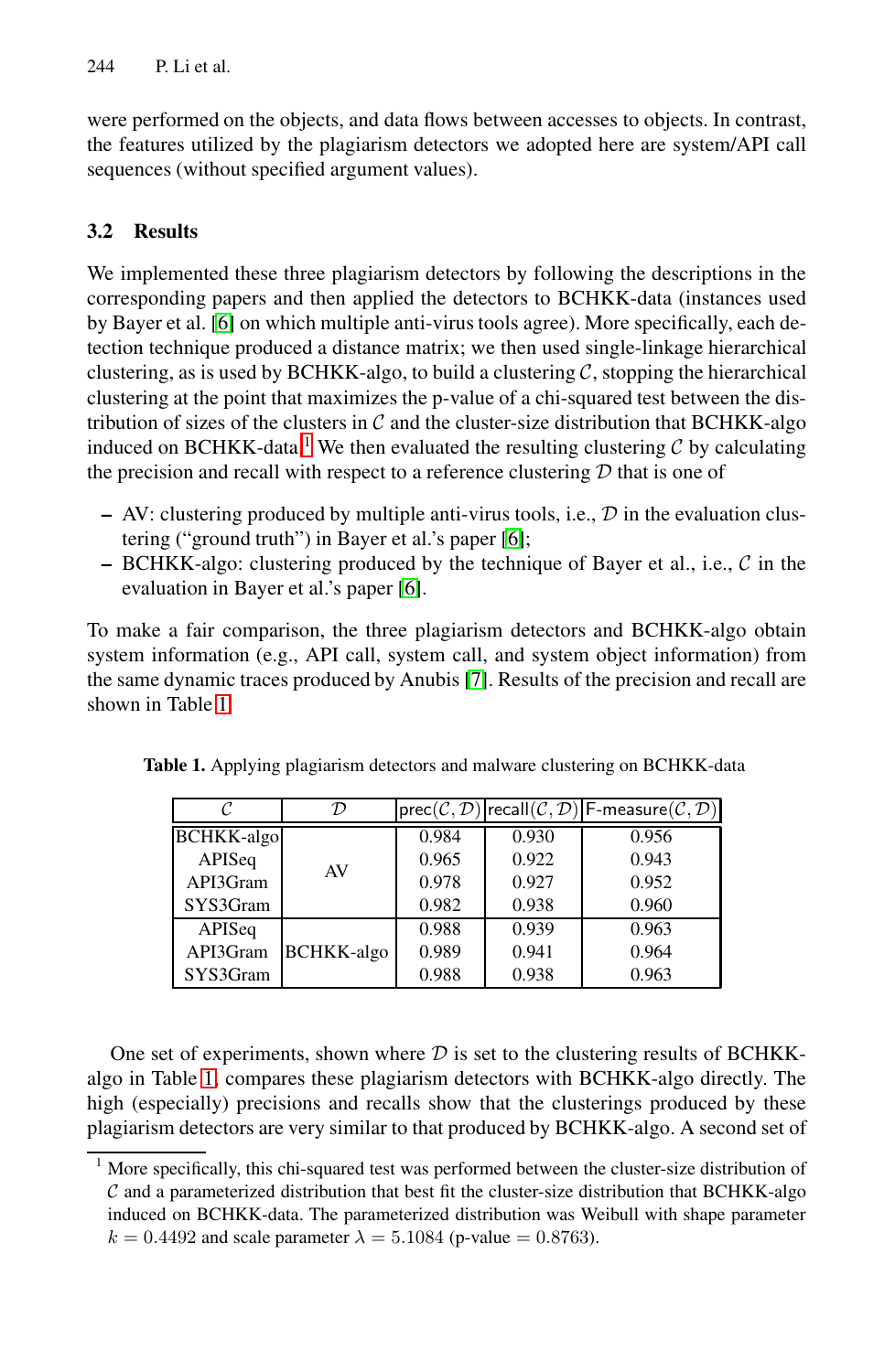<span id="page-7-0"></span>experiments, shown where  $D$  is set to AV, compares the precisions and recalls of all four techniques to the "ground truth" clustering of BCHKK-data. It is perhaps surprising that SYS3Gram performed as well as it did, since a system-call-based malware clustering algorithm [13] tested by Bayer et al. performed relatively poorly; the difference may arise because the tested clustering algorithm employs system-call arguments, whereas SYS3Gram does not (and so is immune to their manipulation). That issue aside, we believe that the high precisions and recalls reported in Table 1 provide support for the conjecture that th[e](#page-4-0) [m](#page-4-0)alware instances in the BCHKK-data dataset are likely relatively simple ones to cluster, since plagiarism detectors, which are designed without attention to the specific challenges presented by malware, also perform very well on them.

# **4 Replicating Our Analysis on a New Dataset**

Emboldened by the results in Section 3, we decided to attempt to replicate the analysis of the previous section on a new dataset. Our goal was to see if another analysis would also support the notion that selecting malware instances for which ground-truth evidence is inferr[ed](#page-16-10) by "voting" by anti-virus tools yields a ground-truth dataset that all the tools we considered (BCHKK-algo and plagiarism detectors alike) could cluster well.

## **4.1 The New Dataset and BCHKK-algo Clustering**

To obtain another dataset, we randomly chose 5[,](#page-4-0) 121 instances from the collection of malware instances from VX heavens [3]. We selected the number of instances to be roughly twice the 2, 568 instances in BCHKK-data. We submitted this set of instances to Bayer et al., who kindly processed these instances using Anubis and then applied BCHKK-algo to the resulting execution traces and returned to us the corresponding distance matrix. This distance matrix covered 4, 234 of the 5, 121 samples; Anubis had presumably failed to produce meaningful execution traces for the remainder.

In order to apply the plagiarism detectors implemented in Section 3 to this data, we needed to obtain the information that each of those techniques requires, specifically the sequences of system calls and API calls for each malware instance. As mentioned in Section 3, we obtained this information for the [BCH](#page-17-4)KK-data dataset via Anubis; more specifically, it was already available in the BCHKK-data data files that those authors provided to us. After submitting this new dataset to the Anubis web interface, however, we realized that this information is not kept in the Anubis output by default. Given that obtaining it would then require additional imposition on the Anubis operators to customize its output and then re-submitting the dataset to obtain analysis results (a lengthy process), we decided to seek out a method of extracting this information locally. For this purpose, we turned to an alternative tool that we could employ locally to generate API call traces from the malware instances, namely CWSandbox [25]. CWSandbox successfully processed (generated non-empty API call traces) for 4, 468 of the 5, 121 samples, including 3, 841 of the 4, 234 for which we had results for the BCHKK-algo algorithm.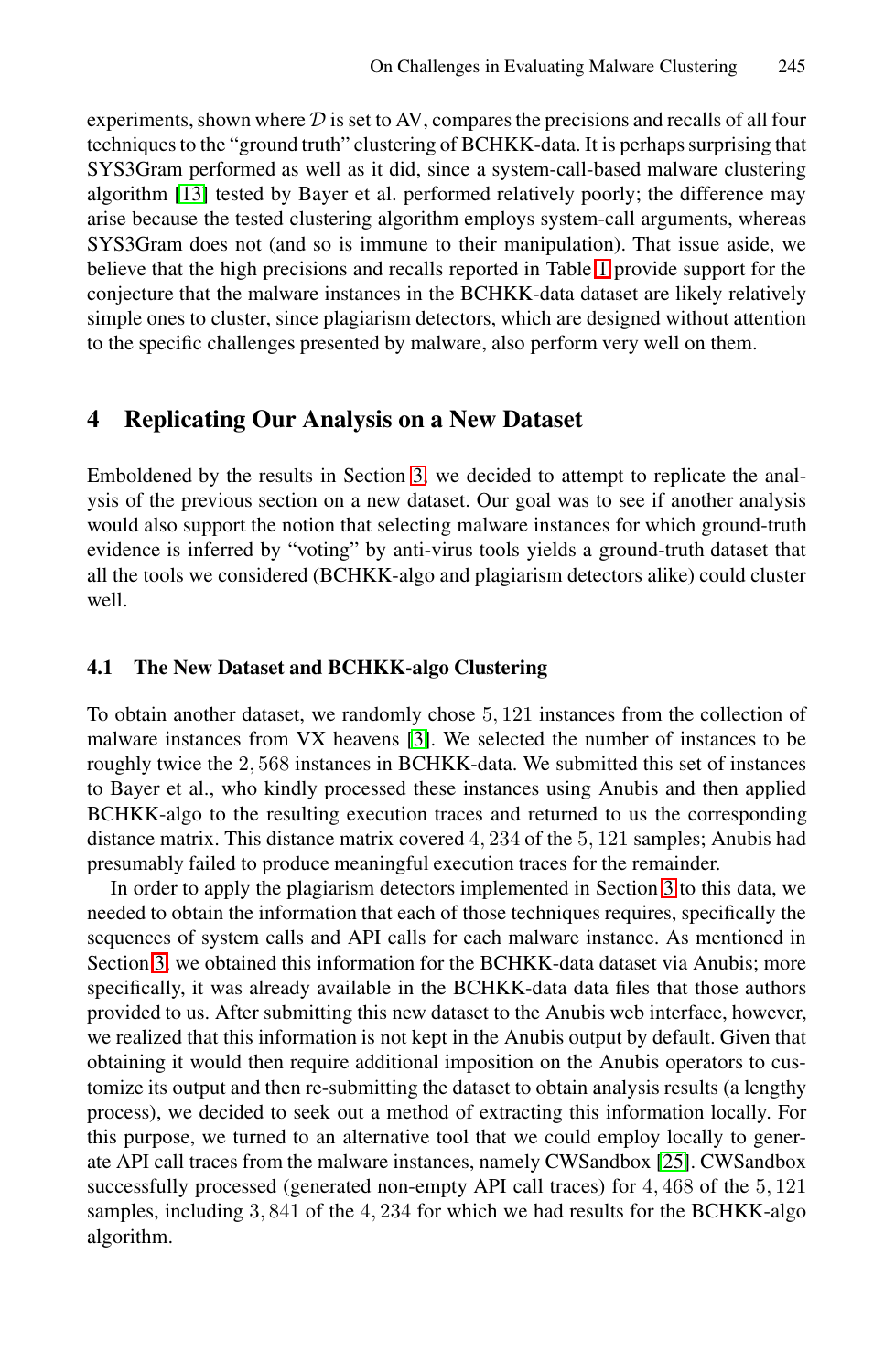We then scanned each of these 3, 841 instances with four anti-virus programs (Activescan 2.0, Nod32 update 4956, Avira 7.10.06.140 and Kaspersky 6.0.2.690). Analyzing the results from these anti-virus programs, [we](#page-8-0) finally obtained 1, 114 malware instances for which the four anti-virus programs reported the same family for each; we denote these 1, 1[14](#page-16-0) as VXH-data in the rema[in](#page-8-1)der of this paper. More specifically, each instance is given a label (e.g, Win32.Acidoor.b, BDS/Acidoor.B) when scanned by an anti-virus program. The family name is the generalized label extracted from the instance label based on the portion that is intended to be human-readable (e.g., the labels liste[d w](#page-16-0)ould be in the "Acidoor" family). We defined a reference clustering  $D$  for this dataset so that two instances are in the same cluster  $D \in \mathcal{D}$  if and only if all of the four anti-virus programs concurred that these instances are in the same family.<sup>2</sup> Our method for assembling the reference clustering for VXH-data is similar to that used to obtain the reference clustering of BCHKK-data [6], but is more conservative.<sup>3</sup>

We obtained the BCHKK-algo clustering of VXH-data by applying single linkage hierarchical clustering to the subset of the distance matrix provided by Bayer et al. corresponding to these instances. In this clustering step, we used the same parameters as in the original paper [6]. To ensure a fair comparison with other alternatives, we confirmed that this clustering offered the best F-measure value relative to the reference VXH-data clustering based on the anti-virus classifications, in comparison to stopping the hierarchical clustering at selected points sooner or later.

#### **4.2 Validation on BCHKK-Data**

As discussed above, we resorted to a new tool, CWSandbox (vs. Anubis), to extract API call sequences for VXH-data. In order to gain c[on](#page-9-0)fidence that this change would not greatly influence our results, we first performed a validation test, specifically to see whether our plagiarism detectors would perform comparably on the BCHKK-data dataset when proc[es](#page-9-0)sed using CWSandbox. In the validation test, we submitted BCHKK-data to CWSandbox to obtain execution traces for each instance. Out of the 2, 658 instances in BCHKK-data, CWSandbox successfully produced traces for 2, 099 of them. Comparing the API3Gram and APISeq clusterings on these 2, 099 samples, first with reference clustering AV and then with the clustering produced using BCHKKalgo (which, again, uses Anubis) as reference, yields the results in Table 2. Note that due to the elimination of some instances, the reference clusterings have fewer clusters than before (e.g[.,](#page-16-0) [A](#page-16-0)V now has 68 families instead of 84 originally). Also note that SYS3Gram results are missing in Table 2 since CWSandbox does not provide system call information. However, high F-measure values for the other comparisons suggest that our plagiarism detectors still work reasonably well using CWSandbox outputs.

<span id="page-8-1"></span><span id="page-8-0"></span> $2^2$  The VX heavens labels for malware instances are the same as Kaspersky's, suggesting this is the anti-virus engine they used to label.

<sup>&</sup>lt;sup>3</sup> The method by which Bayer et al. selected BCHKK-data and produced a reference clustering for it was only sketched in their paper [6], but their clarifications enabled us to perform a comparable data selection and reference clustering process, starting from the 3, 841 instances from VX heavens successfully processed by both CWSandbox and the BCHKK-algo algorithm (based on Anubis). This process retained a superset of the 1,114 instances in VXH-data and produced a clustering of which every cluster of VXH-data is a subset of a unique cluster.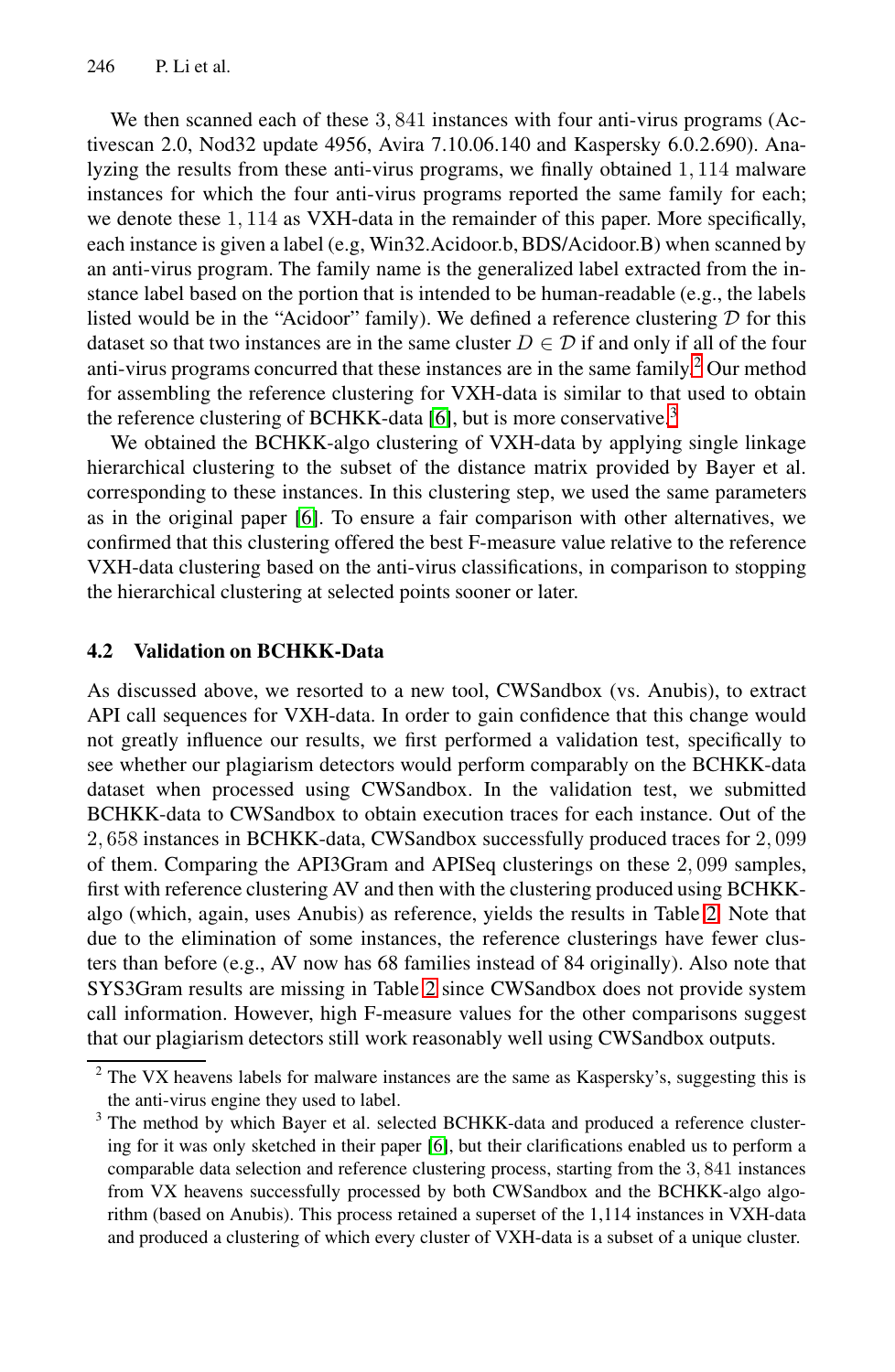<span id="page-9-0"></span>**Table 2.** Applying plagiarism detectors and malware clustering on BCHKK-data. API3Gram and APISeq are based on CWSandbox traces.

|          |                                     |       |       | $ prec(\mathcal{C}, \mathcal{D}) recall(\mathcal{C}, \mathcal{D}) $ F-measure $(\mathcal{C}, \mathcal{D})$ |
|----------|-------------------------------------|-------|-------|------------------------------------------------------------------------------------------------------------|
| API3Gram | AV                                  | 0.948 | 0.918 | 0.933                                                                                                      |
| APISeq   |                                     | 0.958 | 0.934 | 0.946                                                                                                      |
|          | $\sqrt{\text{API3Gram}}$ BCHKK-algo | 0.921 | 0.931 | 0.926                                                                                                      |
| APISeq   |                                     | 0.937 | 0.939 | 0.938                                                                                                      |

# **4.3 Results on VXH-Data**

<span id="page-9-1"></span>In Section 4.1 we described how we assembled the VXH-data dataset and applied BCHKK-algo and the anti-virus tools to cluster it. We now compare the results of the four clustering techniques run on VXH-data: AV from the anti-virus tools, API3Gram (based on CWSandbox), APISeq (based on CWSandbox) and BCHKK-algo (based on Anubis). Results are shown in Table 3. These results again show that the plagiarism detectors produce comparable clustering results to BCHKK-algo when AV is the reference, offering generally greater precision, worse recall, and a similar F-measure.

**Table 3.** Applying plagiarism detectors and malware clustering on VXH-data

|                   |                   | $prec(\mathcal{C}, \mathcal{D})$ |       | $ \mathsf{recall}(\mathcal{C},\mathcal{D}) $ F-measure $(\mathcal{C},\mathcal{D})$ |
|-------------------|-------------------|----------------------------------|-------|------------------------------------------------------------------------------------|
| <b>BCHKK-algo</b> |                   | 0.604                            | 0.659 | 0.630                                                                              |
| API3Gram          | AV                | 0.788                            | 0.502 | 0.613                                                                              |
| APISeq            |                   | 0.704                            | 0.536 | 0.609                                                                              |
| API3Gram          | <b>BCHKK-algo</b> | 0.790                            | 0.826 | 0.808                                                                              |
| APISeq            |                   | 0.770                            | 0.798 | 0.784                                                                              |

Surprisingly, however, these measures indicate that both BCHKK-algo and our plagiarism detectors perform more poorly on VXH-data than they did on BCHKK-data. On the face of it, the results in Table 3 do not support the conjecture of Section 3, i.e., that determining a reference clustering of malware instances based on the concurrence of anti-virus engines might bias the reference clustering toward easy-to-cluster instances. After all, were this the case, we would think that *some* method (if not all methods) would do well when AV is used as the reference clustering. Instead, it may simply be the case that the plagiarism de[te](#page-10-0)ctors and malware clustering tools leverage features for clustering that are more prevalent in BCHKK-data than in VXH-data. In that case, one might thus conclude that these features are not sufficiently reliable for use across a broad range of malware.

Of course, the results of this section must be taken as a bit more speculative, owing to the different systems (CWSandbox and Anubis) from which the malware traces were gathered before being consumed by the clustering techniques we consider. It is true that there is substantial variability in the length and composition of the API sequences gathered by the different tools, in some cases. For example, Figure 1 shows the CDFs of the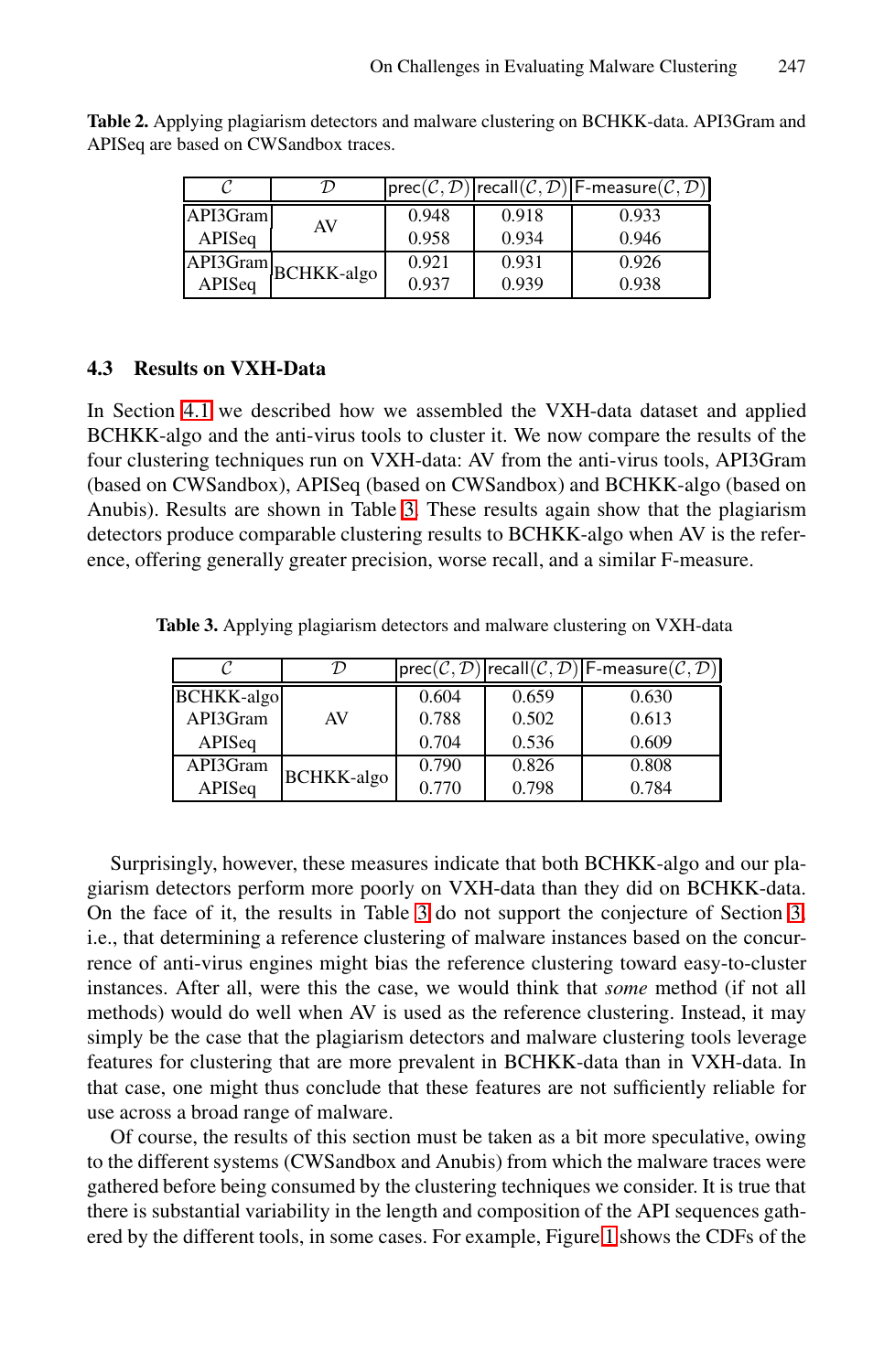

<span id="page-10-0"></span>**Fig. 1.** Lengths of API call sequences extracted from BCHKK-data or VXH-data datasets using CWSandbox or Anubis. Note that x-axis is log-scale.

API call sequence lengths elicited by the different tools. As can be seen in Figure 1, no tool was uniformly better than the other in extracting long API call sequences, though it is apparent that the sequences they induced are very different in length.

Another viewpoint is given in Figure 2, which sho[ws](#page-9-0) the fraction of malware instances

in each dataset in which certain activities are present. While some noteworthy differences exist, particularly in behaviors related to network activity, it is evident that both tools elicited a range of activities from large portions of the malware datasets. We suspect that some of the differences in frequencies of network activities (particularly "send data" and "receive data") result from the dearth of other malware instances with which to communicate at the time the malware was run in CWSandbox. Again, and despite these differences, our validation tests reported in Table 2 suggest that the sequences induced by each tool are similarly effective in supporting clustering of BCHKK-data.

| Activity           | Searched Strings          |          | <b>BCHKK-datal BCHKK-data</b> | VXH-data |
|--------------------|---------------------------|----------|-------------------------------|----------|
|                    |                           | (Anubis) | (CWSandbox) (CWSandbox)       |          |
| create new process | "CreateProcess"           | $100\%$  | 87.40%                        | 70.80%   |
| open reg key       | "RegOpenKey"              | $100\%$  | 95.00%                        | 92.90%   |
| query reg value    | "RegOueryValue"           | $100\%$  | 94.80%                        | 89.00%   |
| create reg key     | "RegCreateKey"            | 98.70%   | 98.20%                        | 94.20%   |
| set reg value      | "RegSetValue"             | 98.30%   | 97.10%                        | 80.40%   |
| create file        | "CreateFile"              | $100\%$  | 98.10%                        | 80.60%   |
| send ICMP packet   | "IcmpSendEcho"            | 82.10%   | 82.60%                        | 0.71%    |
| try to connect     | "connect", "WSASocket"    | 85.10%   | 89.80%                        | 34.70%   |
| found no host      | "WSAHOST_NOT_FOUND"       | N/A      | 72.30%                        | 9.06%    |
| send data          | "AFD_SEND", "socket_send" | 83.10%   | 1.50%                         | 14.40%   |
| receive data       | "AFD_RECV", "socket_recv" | 83.20%   | $1.40\%$                      | 14.90%   |
|                    |                           |          |                               |          |

**Fig. 2.** Percentage of malware instances in which listed behavior is observed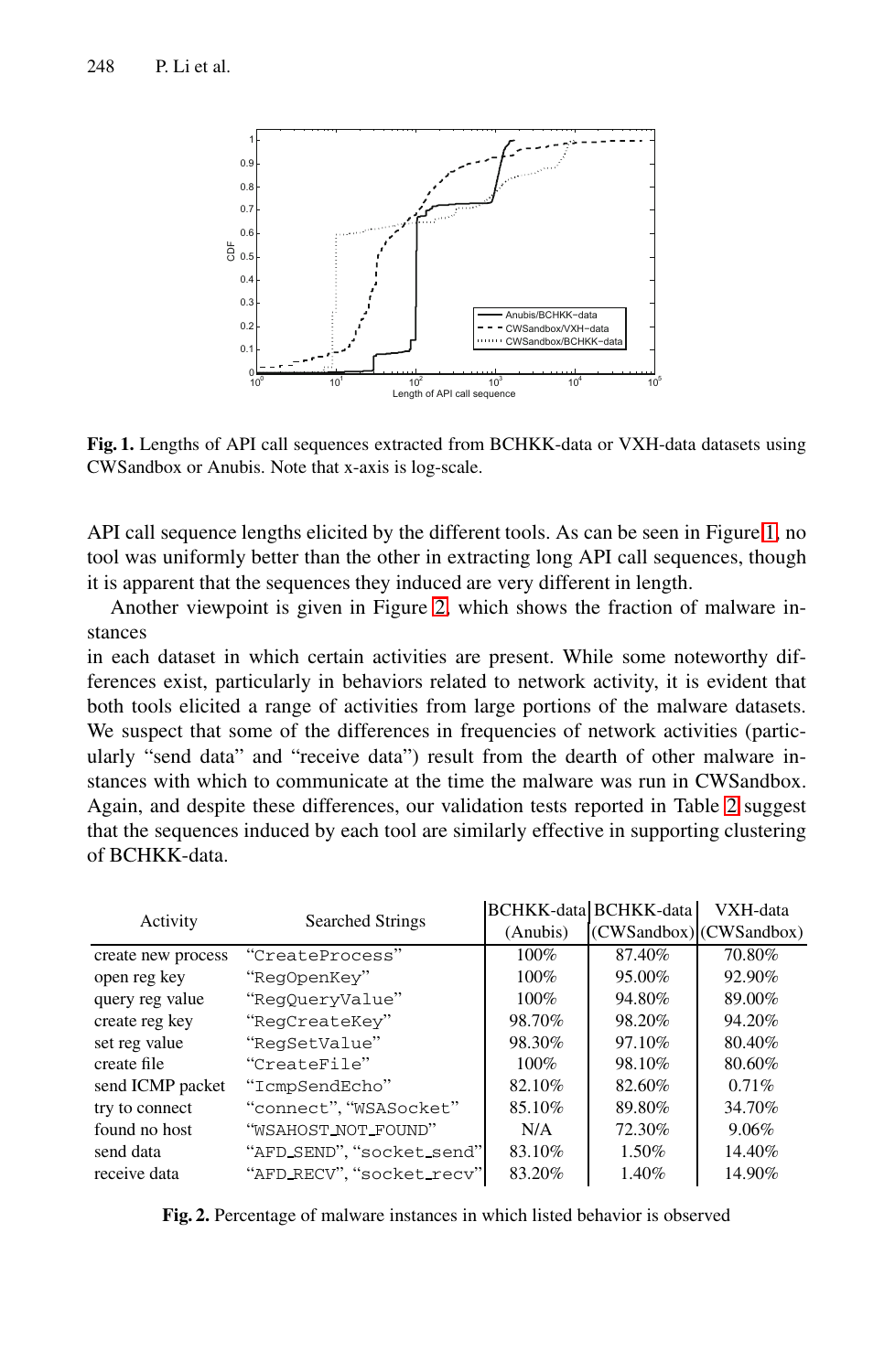The evidence above suggests to us that a different reason for the relatively poor accuracy of BCHKK-algo and our plagiarism detectors on VXH-data is at work. One possible contributing factor is that BCHKK-data samples within the same reference cluster tended to produce API-call sequences of more uniform length than did VXH-data samples in the same reference cluster. For example, the relative standard deviation of the API sequence lengths per cluster in BCHKK-data, averaged over all clusters, is 23.5% and 6.9% for traces produced by Anubis and CWSandbox, respectively, while this number is 130.5% for CWSandbox traces of VXH-data. [H](#page-4-0)owever, in the following section [we](#page-7-0) focus our attention on another explanation for the poorer clustering performance on VXH-data versus BCHKK-data, and that we believe is more generally instructive.

# **5 Effects of Cluster-Size Distribution**

In seeking to understand the discrepancy [bet](#page-11-0)ween the precision and recall of the BCHKKalgo (and plagiarism-detection) clustering on the BCHKK-data (Section 3) and VXHdata datasets (Section 4), one attribute of these datasets that stood out to us is the distribution of cluster sizes in each. Specifically, the reference clustering for the BCHKKdata is highly biased, in that it contains two large clusters comprising 48.5% and 27% of the malware instances, respectively, and remaining clusters of size at most 6.7%. In contrast, the VXH-data reference dataset is more evenly distributed; the largest cluster in that dataset comprises only 14% of the instances. Figure 3 shows the cluster size distribution of the reference clustering of each dataset; note that the x-axis is log-scale.

The reason that cluster size distribution matters can be seen from an example of clustering 8 points in one of two extreme ways. If when clustering these 8 points, the reference clustering  $D$  comprises two clusters, one of size  $7$  and one of size 1, then *any* other clustering  $C$  of these 8 points into two clusters of size 7 and 1 is guaranteed to yield prec(C, D) and recall(C, D) of at least 7/8. If, on the other hand, D comprises two clusters of size 4 each, then another clustering C could yield prec $(C, D)$  and recall $(C, D)$ as low as  $4/8$ , and in fact  $\binom{4}{2}\binom{8}{4} = 36/70$  of such clusterings do so. In this sense,



<span id="page-11-0"></span>**Fig. 3.** Reference cluster-size distribution of BCHKK-data and VXH-data. Note that x-axis is log-scale.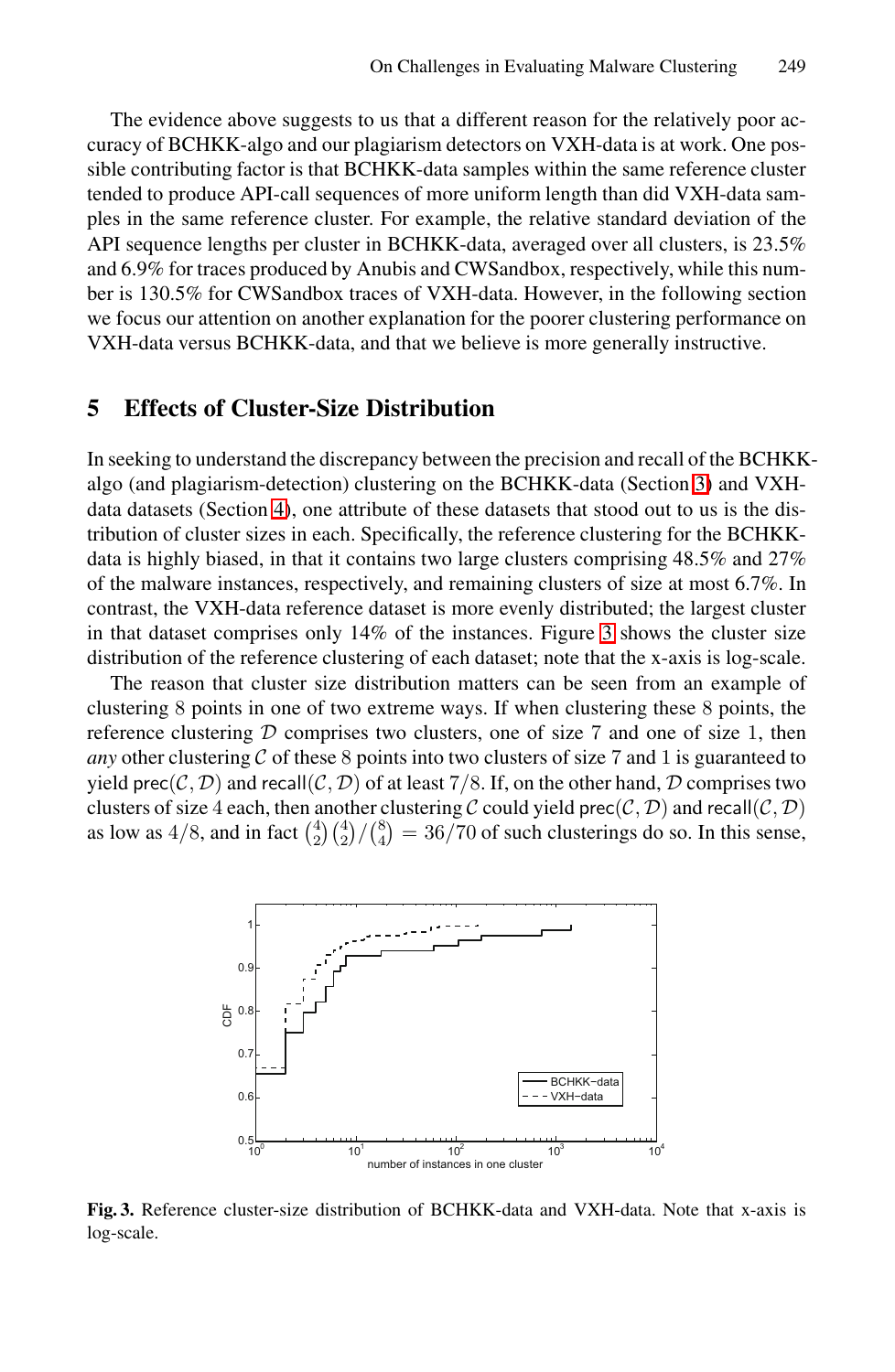it is considerably "harder" to produce a clustering yielding good precision and recall in the latter case, and a good precision and recall in the latter case is thus much more *significant* than in the former.

While providing insight, this combinatorial argument is too simplistic to illustrate the effect that cluster size distribution plays in the BCHKK-algo clustering of the VXHdata and BCHKK-data datasets. A more direct, but still coarse, indication of this effect can be seen by downsampling the large clusters in the BCHKK-data dataset. Specifically, we randomly removed malware instances from the two largest families in the BCHKK-data reference clustering until they were each of size 200. After re-clustering the remaining malware instances using BCHKK-algo with the same parameters, the resulting <sup>F</sup>-measure averaged over 10 downsampling runs was only 0.815 (versus 0.956 before downsampling).

An alternative and more refined view of the effects of significance to the clustering results of BCHKK-algo for the VXH-data and BCHKK-data datasets can be seen by illustrating the resilience of the clustering results to perturbations in the underlying distance matrix. The heart of the BCHKK-algo clustering technique is the distance measure that it develops, which is tuned to measure the activities of malware. As such, one strategy in examining the potential for bias due to cluster-size distribution is to introduce perturbations into the original BCHKK-algo distance matrices for the VXHdata and BCHKK-data up to some limit, re-cluster the resulting distance matrix into the same cluster-size distribution, and evaluate the rate at which the precision and recall drop. Intuitively, if the precision and recall drop more quickly for the VXH-data than for the BCHKK-data, then this supports the idea that minor errors in the BCHKK-algo distance are more amplified (in terms of the effects on precision and recall) when the clusters are distributed as in the VXH-data than when they are distributed as in the BCHKK-data dataset. By the contrapositive, this will show that a high precision and recall in the VXH-data case is more significant.

In attempting to perform this analysis, however, some difficulties arise.

- **–** The BCHKK-algo distance matrices for the VXH-data and BCHKK-data datasets are different in that the VXH-data matrix results in precision and recall far below that yielded by BCHKK-data. As such, the VXH-data matrix is already "decayed" more from the best possible precision and recall than is that for the BCHKK-data; introducing perturbations in an already decayed distance matrix will do little to demonstrate the sensitivity of a highly accurate distance matrix to perturbations. In order to start from good precision and recall, then, we adopt the *testing* VXHdata matrix and BCHKK-data matrix (i.e., resulting from BCHKK-algo) as the *reference* matrices, i.e., so that we start from precision and recall of 1.0. We then measure the rate of degradation from this ideal as the perturbations are introduced into the distance matrices, compared to these references.
- **–** When re-clustering a perturbed distance matrix, the cluster-size distribution might be altered, in that hierarchical clustering simply might not produce an identical cluster-size distribution as the original from the perturbed distance matrix. For this reason, we fit a parameterized distribution to the reference cluster-size distribution and stop hierarchical clustering at the point that maximizes the p-value of a chi-squared test between the test cluster-size distribution and the fitted reference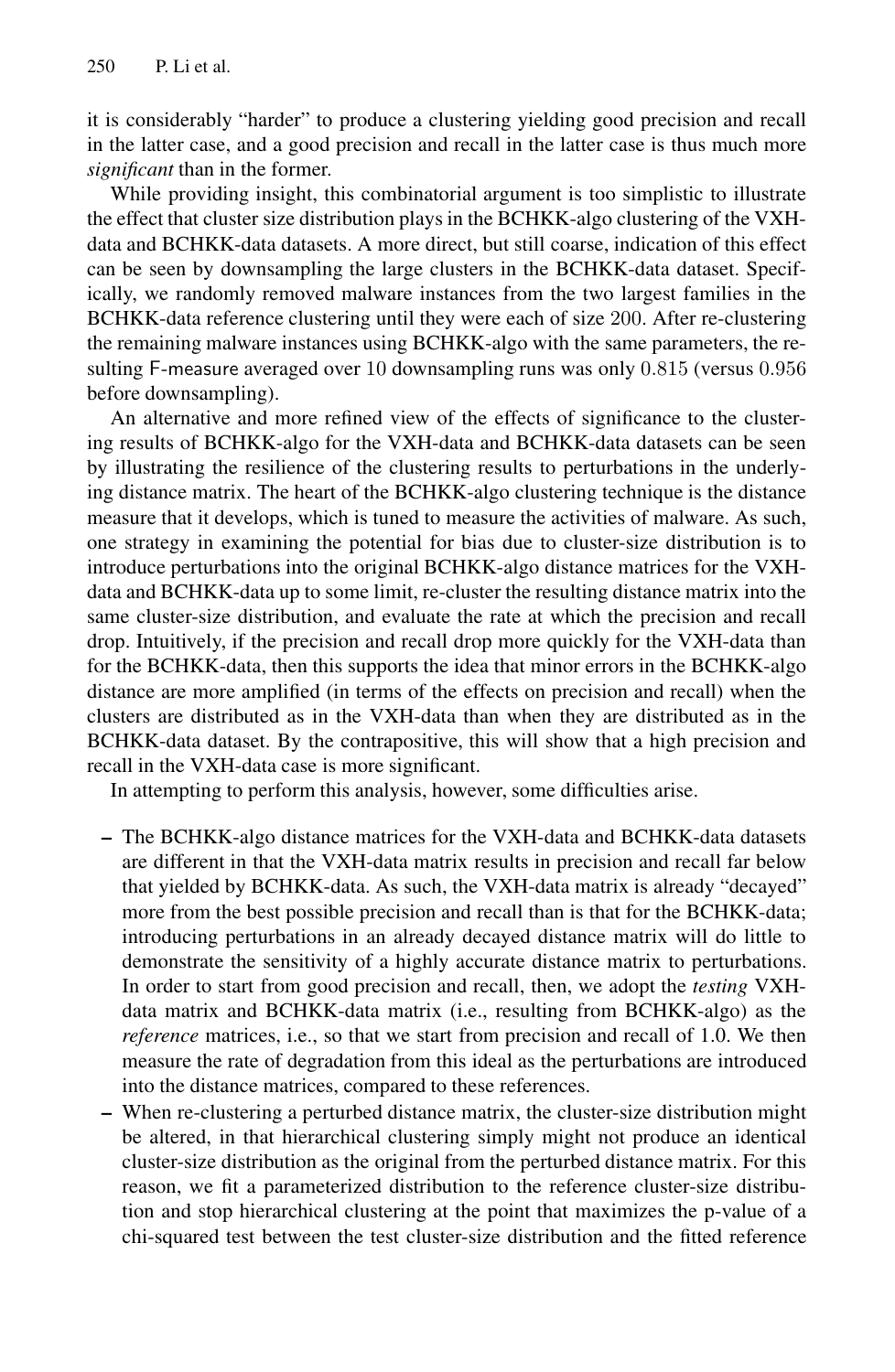distribution. In general, we find that a Weibull distribution with shape parameter  $k = 0.7373$  and scale parameter  $\lambda = 1.9887$  is a good fit for the reference clustering (i.e., the initial test clustering resulting from BCHKK-algo, as described above) of the VXH-data dataset (p-value of 0.8817), and that the corresponding values for the BCHKK-data are  $k = 0.4492$  and  $\lambda = 5.1084$  (p-value of 0.8763).

**–** Given that we have only a distance matrix, a method of perturbing it so that its entries maintain properties of a distance (notably, satisfying the triangle inequality) is necessary. To do t[his](#page-13-0), we map the distance matrix into a  $d$ -dimensional space, i.e., creating d-dimensional points to represent the malware instances, separated according to the distances in the matrix. To then perturb the distances, we simply move each point to a random spot in the ball of radius  $r$  centered at that point. We can then produce the corresponding distance matrix for these perturbed points, and re-cluster. By increasing  $r$ , we then increase the maximum perturbation to the distances.

The results of this analysis are shown in Figure 4. In this figure, the x-axis shows the radius  $r$  within which we perturbed each point from its original position in  $d$ -dimensional space. The y-axis shows the F-measure that resulted for each radius  $r$ , averaged over five runs; standard deviations were ne[glig](#page-13-0)ible. As this figure shows, the cluster-size distributions characteristic of the VXH-data were indeed more sensitive to perturbations in the underlying data than were those characteristic of the BCHKK-data. In addition, in Figure 5 we show the p-values of chi-squared tests comparing the cluster-size distribution of the clustering after perturbation and the fitted (Weibull) reference cluster-size distribution. The fact that these p-values are not significantly decreasing indicates that the cause of degradation in the F-measure was not primarily due to deviation from the intended cluster-size distributions.

We also plot a "Downsized BCHKK-data" line in Figure 4 to control for the discrepancy in the number of malware instances represented in the BCHKK-data and VXHdata datasets. To do this, we randomly removed instances from BCHKK-data (irrespective of the reference clusters in which they fall) until the size of the data set is the same as that of VXH-data, i.e., 1, 114 instances. Using the correspondingly downsized

<span id="page-13-0"></span>

**Fig. 4.** Tolerance to perturbations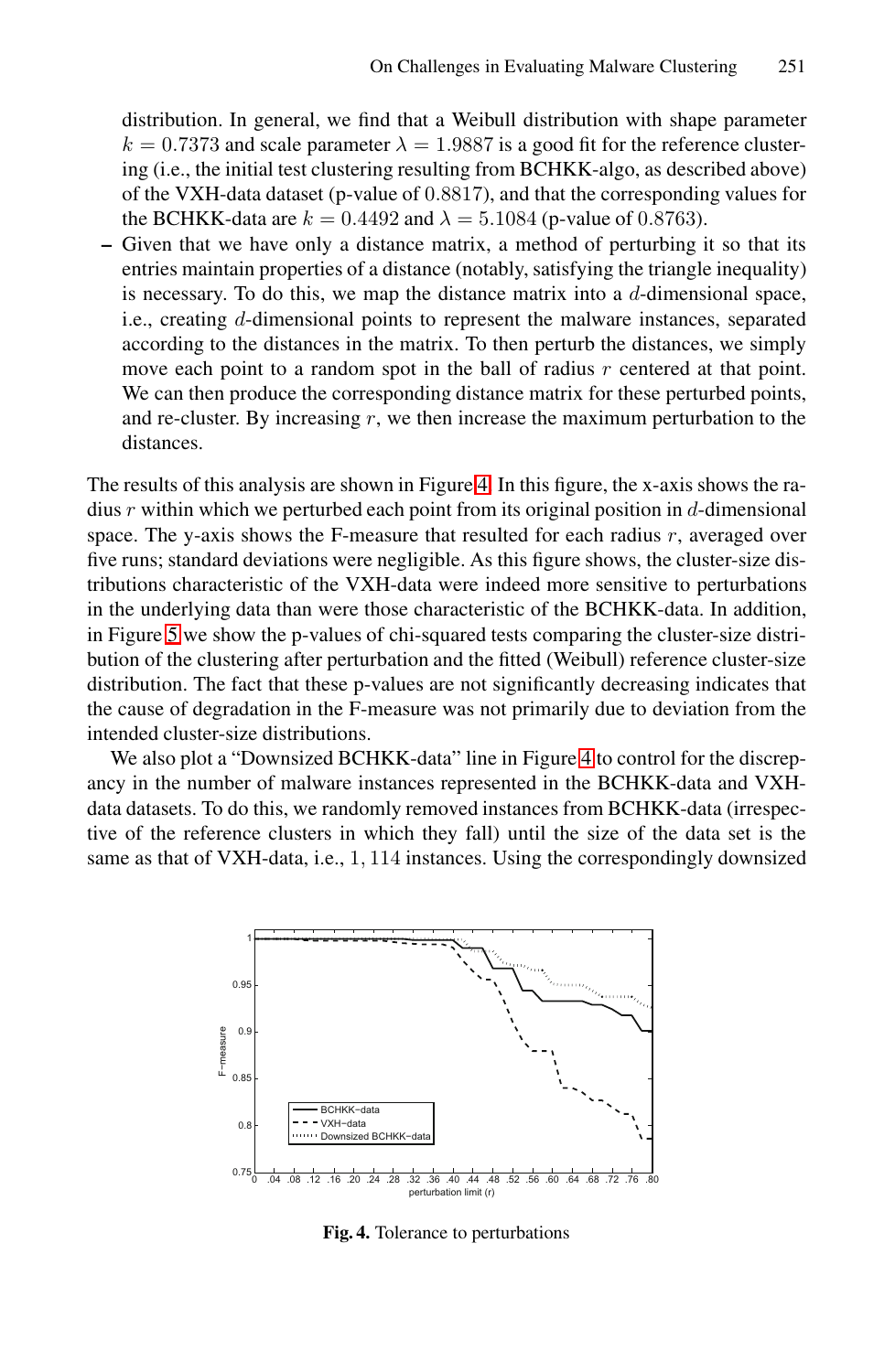

**Fig. 5.** p-values for perturbation tests



**Fig. [6.](#page-16-0)** F-measure of *random* test and reference clusterings with cluster sizes drawn from a Weibull distribution with scale parameter  $\lambda \in [2, 5]$  and shape parameter  $k \in [0.2, 0.9]$ , averaged over 10 trials. Error bars show standard deviation. Note that the best-fit  $(k, \lambda)$  value for the BCHKK-[dat](#page-13-0)a reference clustering is (0.4488, 4.8175) and for the VXH-data reference clustering is (0.7803, 2.5151).

distance matrix, we applied hierarchical clustering using the same threshold to stop clustering as reported in [6], resulting in a clustering whose cluster-size distribution has corresponding estimated Weibull parameters  $k = 0.4307$  and  $\lambda = 2.0399$ . We took this clustering as the starting point for "Downsized" perturbation test and show the results (averaged over 5 runs) in Figure 4. And as we can see, "Downsized" BCHKK-data is still more immune to perturbation than VXH-data.

To further examine the effects of cluster size distributions on precision and recall, in Figure 6 we plot the average F-measure for reference clusters  $D$  and test clusters  $C$ whose cluster sizes are chosen from a Weibull distribution with the shape parameter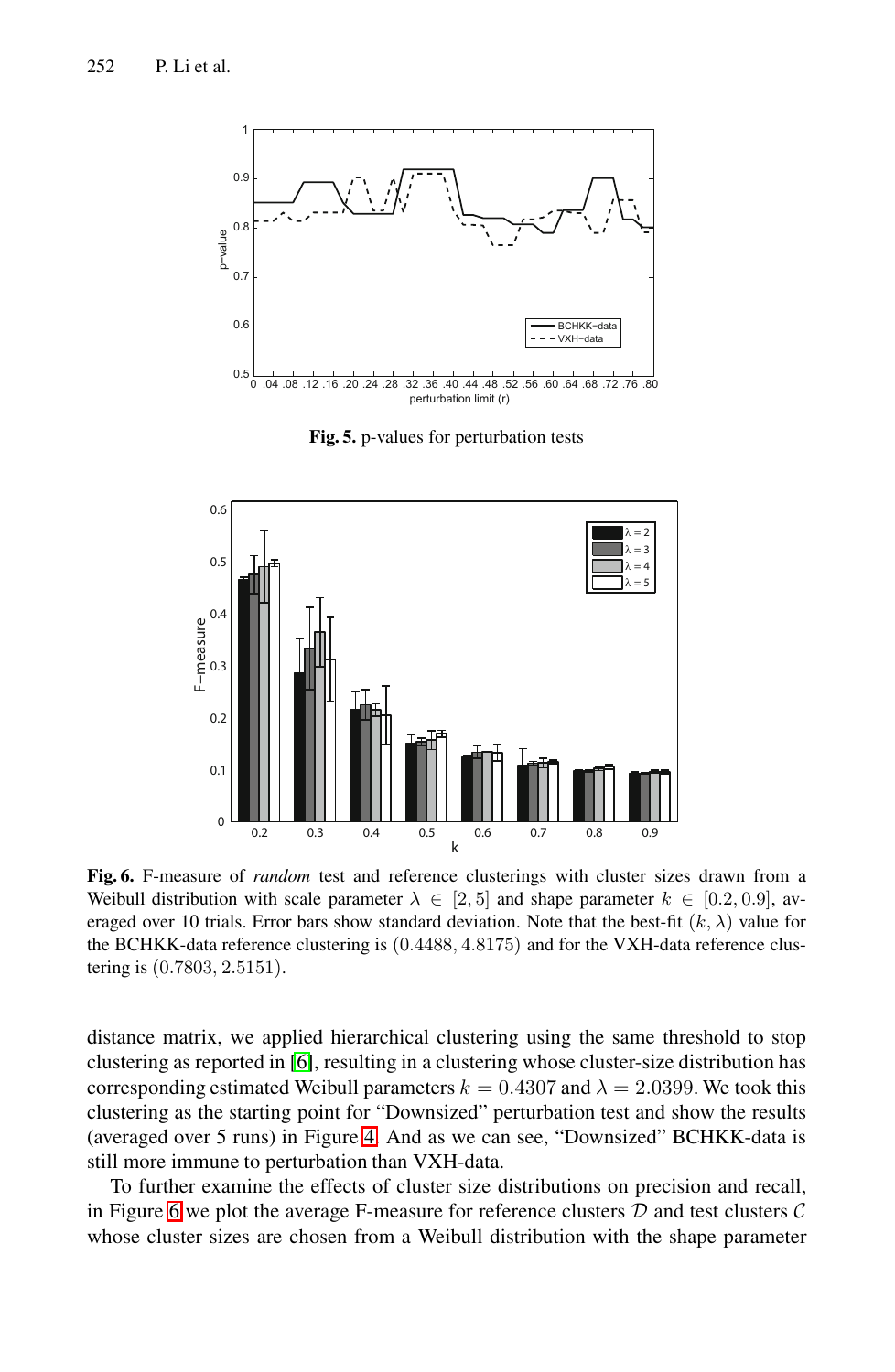$k$  shown on the x-axis. Once the reference and test cluster sizes are chosen (independently), the reference and test clusters are then populated independently at random (i.e., each point is assigned to a cluster in  $\mathcal D$  and a cluster in C independently). As Figure 6 shows, the F-measure that results simply from [diff](#page-16-11)erent values of  $k$  provides further insight into the bias that cluster size distribution can introduce.

We do not mean to suggest that the complete discrepancy between the results of the BCHKK-algo clustering technique on the VXH-data and BCHKK-data is due solely to the cluster size distributions underlying the two datasets. However, we do believe that this case and our analysis of it offers sufficient evidence to recommend that evaluation of future clustering techniques be done on datasets with a variety of cluster size distributions. It is also possible that measures of cluster accuracy other than precision and recall better avoid this source of bias. For example, Perdisci et al [15] employed an approach based on the compactness of each cluster and the separation among different clusters, which may be preferable.

### **6 Conclusion**

In this paper we have reported on our investigation of the impact that ground-truth selection might have on the accuracy reported for malware clustering techniques. Our starting point was investigating the possibility that a common method of determining ground truth, namely utilizing the concurrence of multiple anti-virus tools in classifying malware instances, may bias the dataset toward easy-to-cluster instances. Our investigation of this possibility was based on clustering using a different set of tools developed without attention to the subtleties of malware, namely plagiarism detectors. While our application of these tools, first to a dataset used in the evaluation of a state-of-the-art malware clustering technique and second to a whole new malware dataset, arguably leaves our conjecture unresolved, we believe that highlighting this possibility is important to facilitate discussion of this issue in the community.

It has also led us to examine an issue that we believe to be important for future analyses of malware clustering, namely the impact of the ground-truth cluster-size distribution on the significance of results suggesting high accuracy. In particular, we have shown that the highly accurate results reported for a state-of-the-art malware classifier (BCHKK-algo) are tempered by a reduced significance owing to having tested on a dataset with a biased cluster-size distribution. We consequently recommend that future evaluations employ data with a cluster-size distribution that is more even.

We caution the reader from drawing more conclusions from our study than is warranted, however. In particular, despite the similar performance of the BCHKK-algo algorithm and the plagiarism detectors in clustering on the malware datasets we considered, it is not justified to conclude that these algorithms are equally effective for malware clustering. The design of the BCHKK-algo algorithm should make it more difficult to evade, not to mention more scalable. It is evident, however, from our results in Section 3 that either malware today is not designed to exploit differences in the clustering abilities of BCHKK-algo and plagiarism detectors, or else that the ground-truth selection of the test datasets eliminated malware instances that do so.

We recognize that our paper has perhaps introduced more questions than it has definitively answered. Nevertheless, we believe that in addition to the observations above,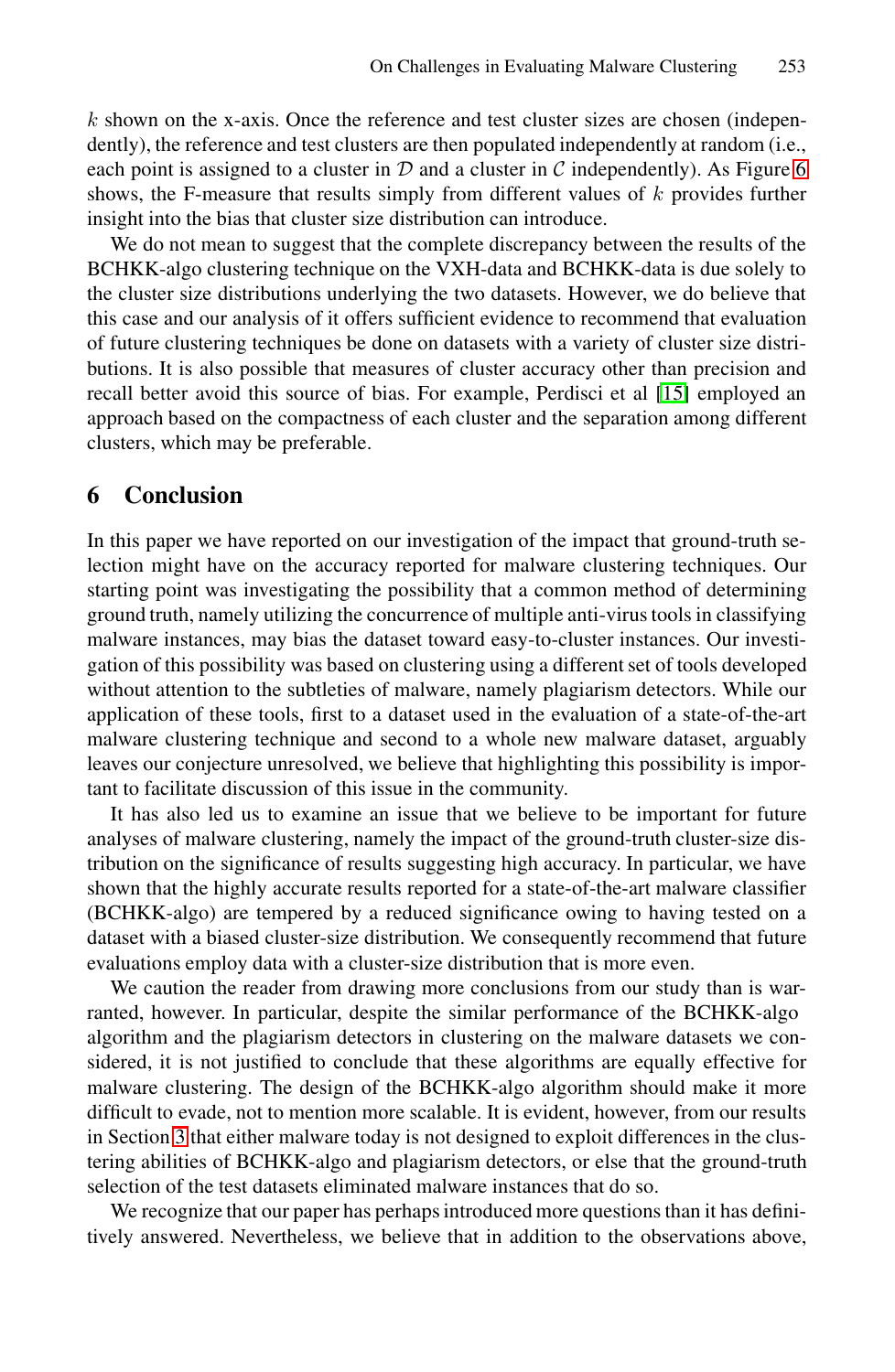multiple opportunities for future research can be drawn from our investigation. In particular, we believe our investigation underlines the importance of further research in malware clustering, specifically in better methods for establishing ground truth, in identifying more reliable features for malware clustering, or in both.

<span id="page-16-10"></span><span id="page-16-4"></span>*Acknowledgements.* We are deeply grateful to Ulrich Bayer, Engin Kirda, Paolo Milani [Comparetti, and Christopher Krueg](http://www.threatexpert.com/)el for helpful assistance, for providing access to the BCHKK-data dataset, for applying BCHKK-algo to our VXH-data dataset, for helpful [discussions, and for useful comments on drafts of this pape](http://www.norman.com/security_center/security_tools/en)r. This work was supported in p[art by NSF award CT-0756998](http://vx.netlux.org/) and by DRTech Singapore under grant POD0814140.

# <span id="page-16-6"></span><span id="page-16-0"></span>**References**

- 1. Threatexpert3, http://www.threatexpert.com/
- 2. Norman sandbox center (2008),
- http://www.norman.com/security\_center/security\_tools/en
- <span id="page-16-3"></span>3. VX Heavens (2010), http://vx.netlux.org/
- 4. Aiken, A.: Moss: a system for detecting software plagiarism, http://theory.stanford.edu/˜aiken/moss/
- 5. Bailey, M., Oberheide, J., Andersen, J., Mao, Z.M., Jahanian, F., Nazario, J.: Automated [classification](http://www.commtouch.com/documents/Bagle-Worm_MOTR.pdf) [and](http://www.commtouch.com/documents/Bagle-Worm_MOTR.pdf) [analysis](http://www.commtouch.com/documents/Bagle-Worm_MOTR.pdf) [of](http://www.commtouch.com/documents/Bagle-Worm_MOTR.pdf) [internet](http://www.commtouch.com/documents/Bagle-Worm_MOTR.pdf) [malware.](http://www.commtouch.com/documents/Bagle-Worm_MOTR.pdf) [In:](http://www.commtouch.com/documents/Bagle-Worm_MOTR.pdf) [Krueg](http://www.commtouch.com/documents/Bagle-Worm_MOTR.pdf)el, C., Lippmann, R., Clark, A. (eds.) RAID 2007. LNCS, vol. 4637, pp. 178–197. Springer, Heidelberg (2007)
- <span id="page-16-1"></span>6. Bayer, U., Comparetti, P.M., Hlauschek, C., Kruegel, C., Kirda, E.: Scalable, behavior-based [malware clustering. In: Proceedings of](http://www.symantec.com/security_response/writeup.jsp?docid=2004-012915-2315-99) the Network and Distributed System Security Symposium (2009)
- <span id="page-16-8"></span>[7.](http://www.symantec.com/security_response/writeup.jsp?docid=2004-012915-2315-99) [Bayer,](http://www.symantec.com/security_response/writeup.jsp?docid=2004-012915-2315-99) [U.,](http://www.symantec.com/security_response/writeup.jsp?docid=2004-012915-2315-99) [Kruegel,](http://www.symantec.com/security_response/writeup.jsp?docid=2004-012915-2315-99) [C.,](http://www.symantec.com/security_response/writeup.jsp?docid=2004-012915-2315-99) [Kirda,](http://www.symantec.com/security_response/writeup.jsp?docid=2004-012915-2315-99) [E.:](http://www.symantec.com/security_response/writeup.jsp?docid=2004-012915-2315-99) Ttanalyze: A tool for analyzing malware. In: 15th European Institute for Computer Antivirus Research (EICAR 2006) Annual Conference (2006)
- <span id="page-16-9"></span>8. Commtouch, Inc. Malware outbreak trend report: Bagle/beagle (March 2007), http://www.commtouch.com/documents/Bagle-Worm\_MOTR.pdf
- 9. Gheorghescu, M.: An automated virus classification system. In: Proceedings of the Virus Bulletin Conference, VB (1994)
- <span id="page-16-5"></span><span id="page-16-2"></span>10. Ha, K.: Keylogger.stawin, http://www.symantec.com/security\_response/ [writeup.jsp?docid=2004-012915-2315-99](http://vil.nai.com/vil/content/v_10290.htm)
- <span id="page-16-11"></span>11. Hu, X., Chiueh, T., Shin, K.G.: Large-scale malware indexing using function-call graphs. In: Proceedings of 16th ACM Conference on Computer and Communications Security (2009)
- <span id="page-16-7"></span>12. Kamiya, T., Kusumoto, S., Inoue, K.: Ccfinder: A multi-linguistic token-based code clone detection system for large scale source code. IEEE Trans. on Software Engineering, 654– 670 (2002)
- 13. Lee, T., Mody, J.J.: Behavioral classification. In: 15th European Institute for Computer Antivirus Research (EICAR 2006) Annual Conference (2006)
- 14. McAfee. W97m/opey.c, http://vil.nai.com/vil/content/v\_10290.htm
- 15. Perdisci, R., Lee, W., Feamster, N.: Behavioral clustering of http-based malware and signature generation using malicious network traces. In: USENIX Symposium on Networked Systems Design and Implementation, NSDI 2010 (2010)
- 16. Rieck, K., Holz, T., Willems, C., Dussel, P., Laskov, P.: Learning and classification of malware behavior. In: Zamboni, D. (ed.) DIMVA 2008. LNCS, vol. 5137, pp. 108–125. Springer, Heidelberg (2008)